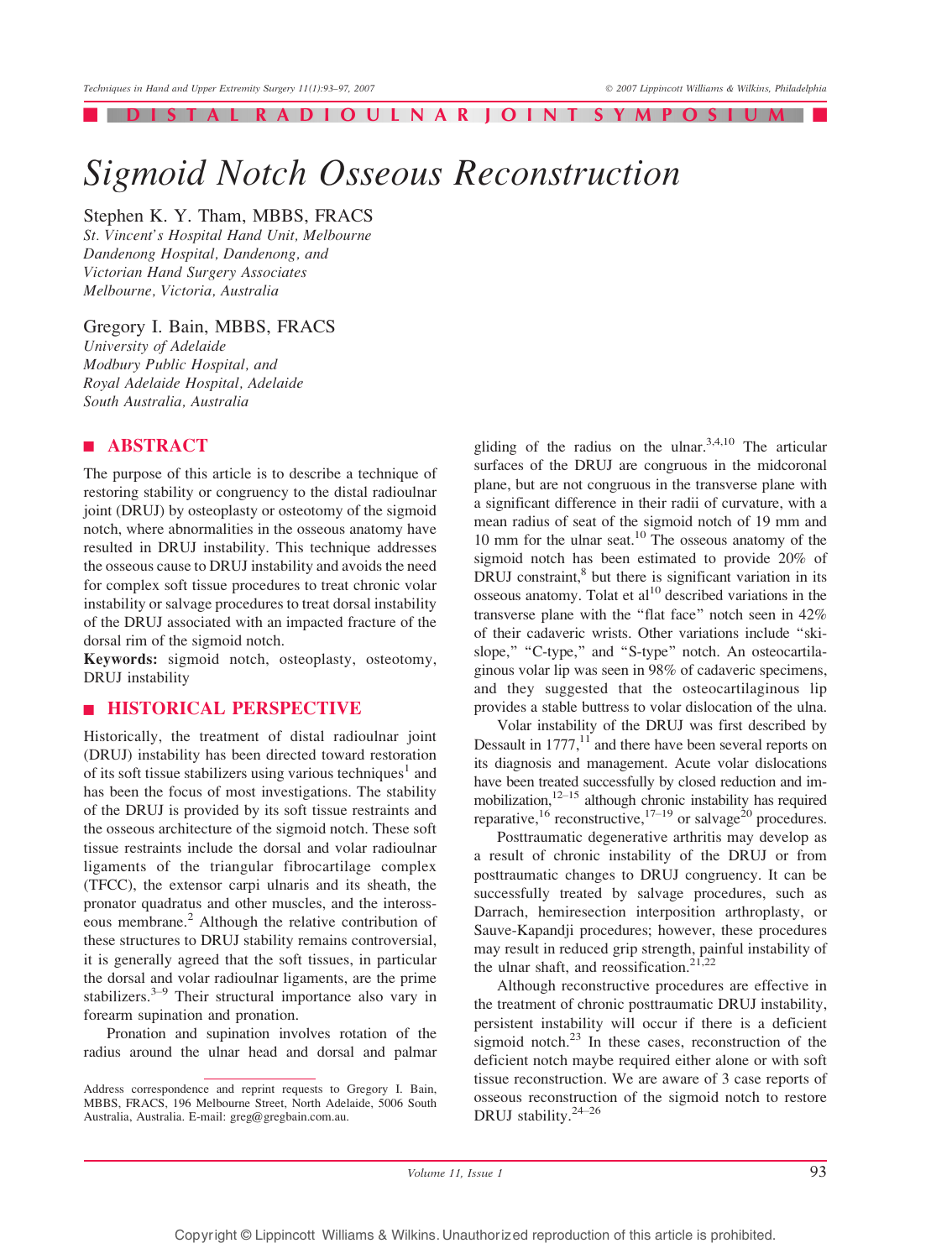## | INDICATIONS/CONTRAINDICATIONS

Osteoplasty or corrective osteotomy of the sigmoid notch is indicated when DRUJ instability is present, despite intact volar and dorsal radioulnar ligaments and associated with a dysplasticlike, flat sigmoid notch or with depressed fractures to the dorsal or volar margins of the sigmoid notch (Fig. 1).

A diagnosis of DRUJ instability is first considered on the basis of clinical history. Further suspicion is raised with examination of stability in pronation, midprone, and supination. However, radiological confirmation with axial computed tomographic (CT) images is necessary before a diagnosis can be made. This requires stress views in different positions of forearm  $rotation<sup>27</sup>$  and measured according to criteria from Mino et al, $^{28}$  where the ulnar head in a normal DRUJ should lie between 2 lines marking the dorsal and palmar borders of the radius. Plain radiographs, although necessary in the initial assessment, are unreliable methods of assessing static or dynamic DRUJ instability. Computed tomographic scans also allow assessment of the osseous contour of the sigmoid notch. As the anatomy of the sigmoid notch is quite variable, comparison with the normal other side may be necessary. The radius and sector angles of seat of the sigmoid notch and ulnar head may be determined by the method of tangents as described by af Ekestam and Hagert.<sup>3</sup>

The volar and dorsal radioulnar ligaments are the prime stabilizers of the DRUJ, $<sup>8</sup>$  and its status is increas-</sup> ingly being assessed by magnetic resonance imaging. Despite advances in image resolution, it has not reached a sufficient level of sensitivity to be considered the criterion standard for assessment of TFCC lesions<sup>29-31</sup> and may need to be combined with wrist arthroscopy to exclude palmar and dorsal radioulnar ligament injuries.



FIGURE 1. A preoperative axial CT scan of the left wrist in full supination shows a flat sigmoid notch with volar dislocation of the DRUJ. Reprinted with permission from Wallwork NA, Bain GI. Sigmoid notch osteoplasty for chronic volar instability of the distal radioulnar joint: a case report. J Hand Surg. 2001;26:454-459.



FIGURE 2. Volar exposure of the DRUJ. Reprinted with permission from Wallwork NA, Bain GI. Sigmoid notch osteoplasty for chronic volar instability of the distal radioulnar joint: a case report. J Hand Surg. 2001;26:454-459.

This procedure is contraindicated where instability is associated with degenerative arthritis of the DRUJ.

## | TECHNIQUE

# Osteoplasty/Osteotomy of the Volar Rim of the Sigmoid Notch

The volar approach to the sigmoid notch<sup>24</sup> is through a longitudinal incision on the ulnar side of the wrist and dissected between the ulnar neurovascular bundle and



FIGURE 3. The sigmoid notch osteoplasty. Reprinted with permission from Wallwork NA, Bain GI. Sigmoid notch osteoplasty for chronic volar instability of the distal radioulnar joint: a case report. J Hand Surg. 2001;26: 454-459.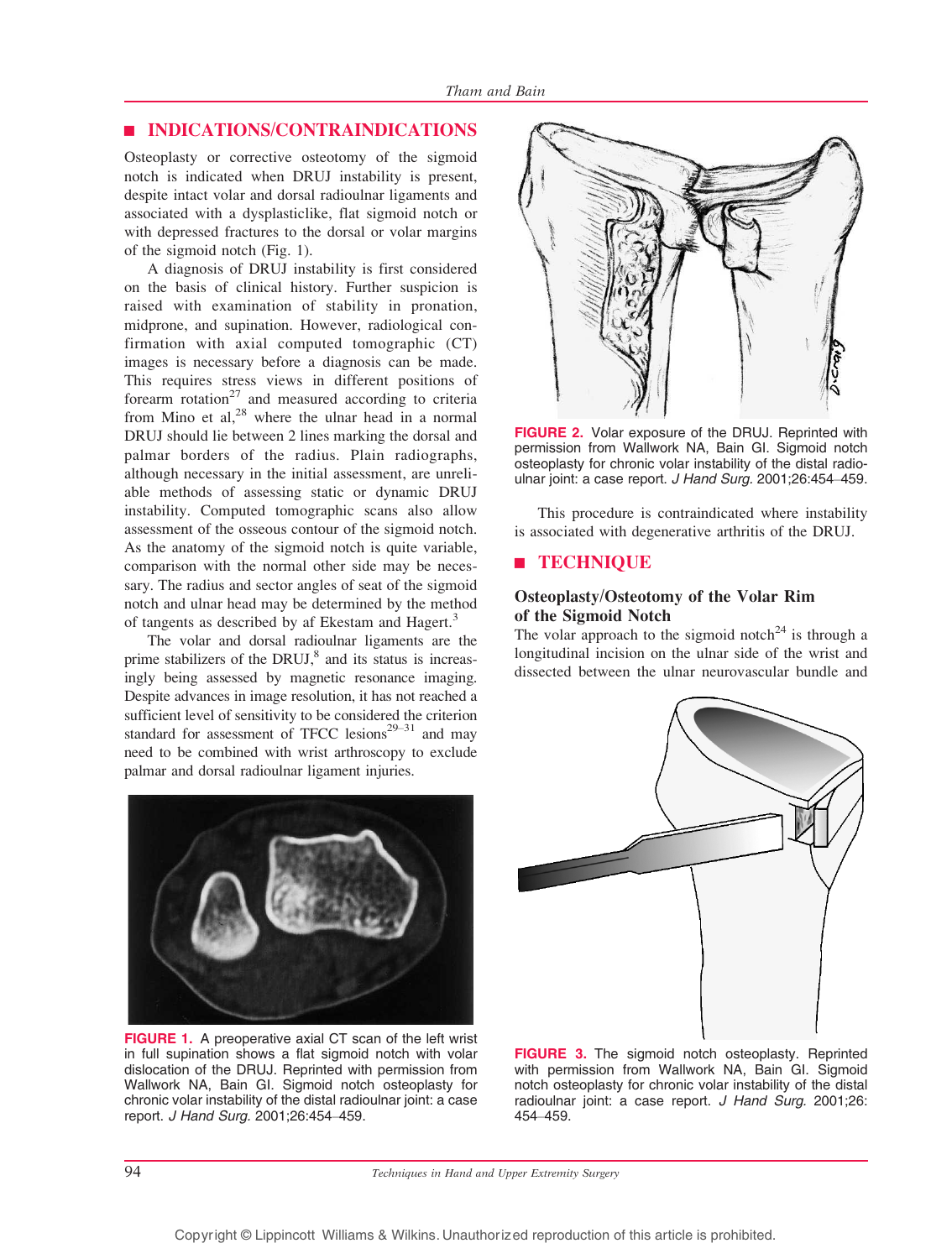

FIGURE 4. A postoperative radiograph with the Kirschner wires positioned in the radius. Reprinted with permission from Wallwork NA, Bain GI. Sigmoid notch osteoplasty for chronic volar instability of the distal radioulnar joint: a case report. J Hand Surg. 2001;26:454-459.

long flexor tendons.<sup>32</sup> The pronator quadratus is released from the ulnar and reflected radially to expose the volar capsule of the DRUJ.

The volar capsule is then divided by a longitudinal incision 2 mm from its insertion into the radius and transverse incisions just distal to its attachment to the ulnar and just proximal to its insertion into the TFCC (Fig. 2). This exposes the palmar articular surface of the sigmoid notch and allows accurate placement of the osteotomy. The TFC is left intact so as not to further compromise stability.

Two transverse osteotomies are performed at the edges of the articular surface of the sigmoid notch (Fig. 3). The first is placed 2 mm proximal to the



**FIGURE 6.** Preoperative CT scan showing reduced ulnar head with depressed fracture of dorsal lip of sigmoid notch.

radiocarpal joint and the second at the proximal articular margin of the sigmoid notch. A third longitudinal osteotomy is performed 5 mm radial to the sigmoid notch and parallel to it and advanced into the dorsal half of the radius. An osteotome is then used to lever the osseous flap in an ulnar direction, increasing the volar curvature of the sigmoid notch. As the osteotome is advanced, the radius and ulnar are separated. The volar radioulnar ligament remains intact and so is tightened as the osteocartilaginous flap is advanced ulnarly.

The resulting defect may be filled with a wedgeshaped bone graft from the volar radius or bone graft substitute. Three 1.1-mm Kirschner wires are advanced through the volar lip of the sigmoid notch and the graft to exit through the dorsoradial border of the radius (Fig. 4). The volar capsule is plicated, and the pronator quadratus is reattached to the ulnar. As the osteotomy is opened and the TFC remains intact, the joint becomes stable. Postoperative CT scan is demonstrated in Figure 5.



FIGURE 5. Eighteen months after surgery, an axial CT scan in full supination shows the augmentation of the volar lip of the sigmoid notch and reduction of the DRUJ. Reprinted with permission from Wallwork NA, Bain GI. Sigmoid notch osteoplasty for chronic volar instability of the distal radioulnar joint: a case report. J Hand Surg. 2001;26:454-459.



FIGURE 7. Twelve-month postoperative CT scan after osteotomy and bone graft of the dorsal lip of sigmoid notch.

Volume 11, Issue 1 95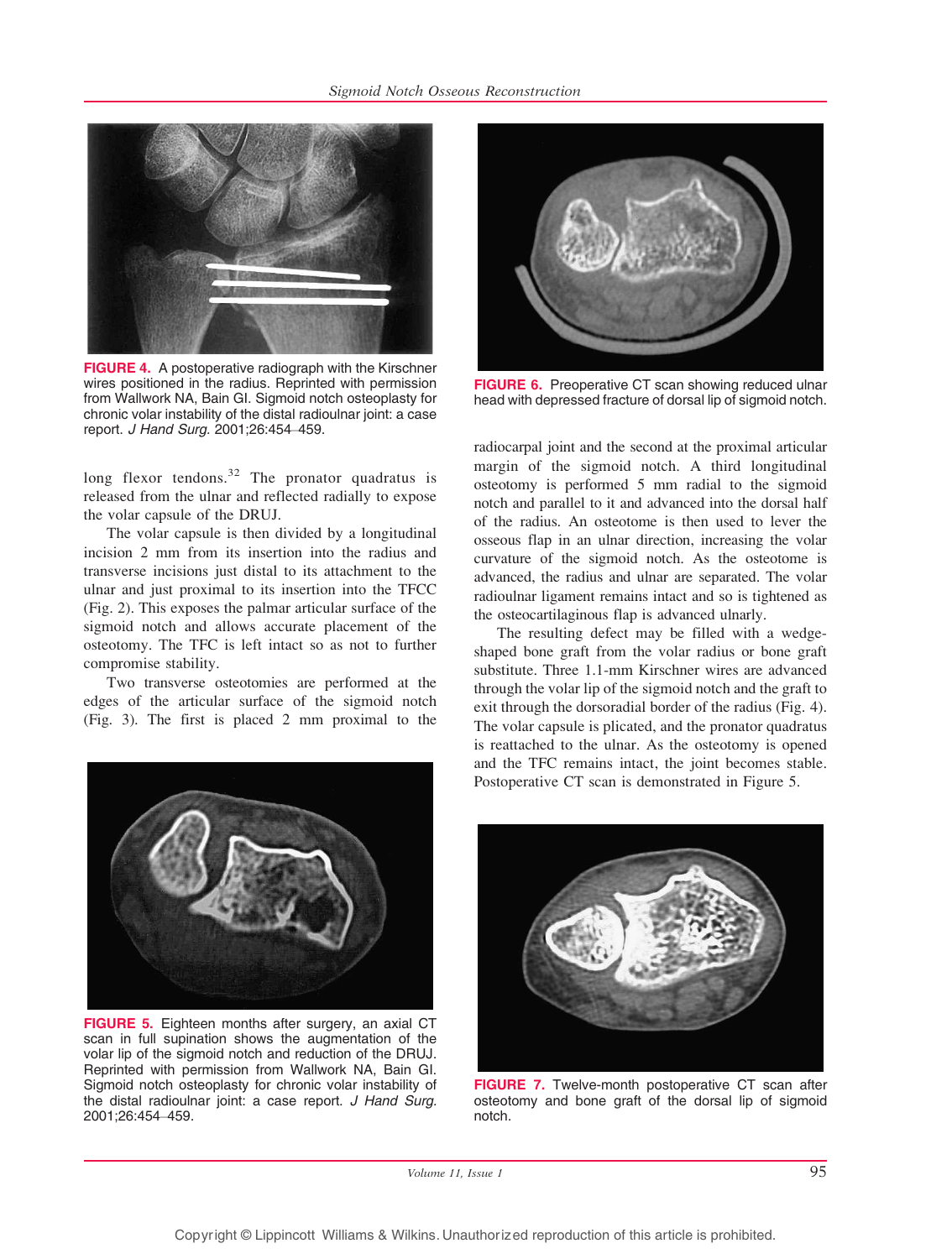## Osteotomy for Depressed Fracture of Dorsal Rim Sigmoid Notch

The DRUJ in patients with dorsal dislocation of the ulnar head is held reduced in supination, and the dorsal approach to the sigmoid notch in these patients is performed with the forearm supinated and elbow flexed.

A longitudinal incision is made over the fourth extensor compartment. After retraction of the extensor communis tendons radially, the dorsal capsule of the DRUJ is incised proximal to the dorsal radioulnar ligament of the TFCC. Fluoroscopy may be required to identify the DRUJ as the floor of the fourth extensor compartment blends with the dorsal capsule. This will expose the sigmoid notch and depressed fracture of the dorsal rim. An osteotomy is then performed with an osteotome just radial to and on the sagittal plane along the length of the fracture. The osteotome is then used to carefully elevate the depressed articular surface of the sigmoid notch, restoring its concave articular surface. A wedge-shaped corticocancellous bone graft from the distal radius or bone graft substitute is inserted into the resulting defect. In our case report,  $26$ we did not find Kirschner wire fixation necessary because the bone graft substitute was stable after insertion. Preoperative and postoperative CT scans demonstrate the depressed dorsal lip of the sigmoid notch (Fig. 6) and its position after osteotomy and bone graft (Fig. 7).

## | COMPLICATIONS

Persistent instability needs to be avoided. Failure to obtain or maintain joint stability with the osseous reconstruction can theoretically occur. This can be caused by fragmentation, avascular necrosis, or nonunion of the osteocartilaginous lip. Late arthrosis of the DRUJ may occur.

#### **E REHABILITATION**

The forearm is placed in an above-elbow cast in full pronation (for osteoplasty/osteotomy of the volar rim) or supination (for osteoplasty/osteotomy of the dorsal rim) for 4 weeks. The cast is then removed, and physical therapy is commenced. Dynamic pronation and supination splints may be required to aid recovery of pronation or supination.

# **DISCUSSION**

Distal radioulnar joint instability is most commonly associated with disruptions to its soft tissue restraints, and repair or reconstruction of these ligaments has been the mainstay of treatment. It is uncommonly associated with changes to the osseous anatomy of the sigmoid notch. In cases where the soft tissue restraints are intact, osseous reconstruction by osteoplasty or osteotomy of the dorsal or volar rims may be considered.

#### | REFERENCES

- 1. Bowers WH. The distal radioulnar joint. In: Green DP, ed. Operative Hand Surgery. New York, NY: Churchill Livingstone, 1993:973-1019.
- 2. Chidgey LK. Treatment of acute and chronic instability of the distal radio-ulnar joint. Hand Clin. 1998;14:297-303.
- 3. af Ekenstam F, Hagert CG. Anatomical studies on the geometry and stability of the distal radio ulnar joint. Scand J Plast Reconstr Surg. 1985;19:17-25.
- 4. Schuind F, An KN, Berglund L, et al. The distal radioulnar ligaments: a biomechanical study. J Hand Surg  $[Am]$ . 1991;16:1106-1114.
- 5. af Ekenstam F. Anatomy of the distal radioulnar joint. Clin Orthop. 1992;275:14-18.
- 6. Adams BD, Holley KA. Strains in the articular disk of the triangular fibrocartilage complex: a biomechanical study. J Hand Surg [Am]. 1993;18:919-925.
- 7. Kihara H, Short WH, Werner FW, et al. The stabilizing mechanism of the distal radioulnar joint during pronation and supination. J Hand Surg [Am]. 1995;20:930-936.
- 8. Stuart PR, Berger RA, Linscheid RL, et al. The dorsopalmar stability of the distal radioulnar joint. J Hand Surg  $[Am]$ . 2000;25:689-699.
- 9. Gofton WT, Gordon KD, Dunning CE, et al. Soft-tissue stabilizers of the distal radioulnar joint: an in vitro kinematic study. J Hand Surg [Am]. 2004;29:423-431.
- 10. Tolat AR, Stanley JK, Trail IA. A cadaveric study of the anatomy and stability of the distal radioulnar joint in the coronal and transverse planes. J Hand Surg [Br]. 1996;21: 587-594.
- 11. Rose-Innes AP. Anterior dislocation of the ulna at the inferior radio-ulnar joint: case report, with a discussion of the anatomy of rotation of the forearm. *J Bone Joint Surg*  $[Br]$ . 1960;42-B:515-521.
- 12. Gale DW, Parmar H. Isolated, volar dislocation of the distal ulnar without an associated forearm fracture. J R Coll Surg Edinb. 1994;39:196-197.
- 13. Morrissy RT, Nalebuff EA. Dislocation of the distal radioulnar joint: anatomy and clues to prompt diagnosis. Clin Orthop. 1979;144:154-158.
- 14. Singletary EM. Volar dislocation of the distal radioulnar joint. Ann Emerg Med. 1994;23:881-883.
- 15. Schiller MG, af Ekenstam F, Kirsch PT. Volar dislocation of the distal radio-ulnar joint. A case report. J Bone Joint Surg Am. 1991;73:617-619.
- 16. Cheng SL, Axelrod TS. Management of complex dislocations of the distal radioulnar joint. Clin Orthop. 1997;341:183-191.
- 17. Kashyap S, Fein L. Surgical correction of recurrent volar